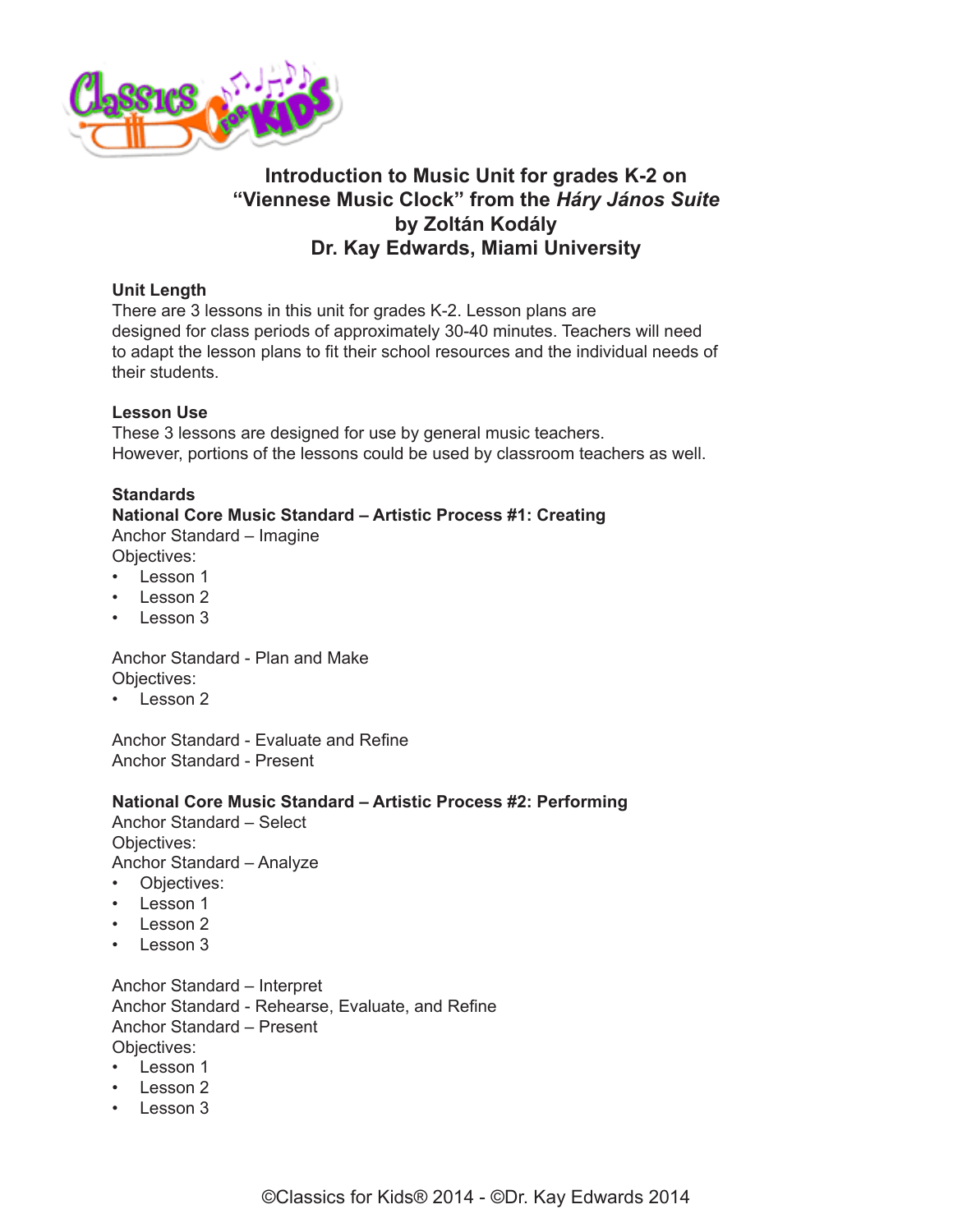

**National Core Music Standard – Artistic Process #3: Responding** Anchor Standard – Select Objectives: Anchor Standard – Analyze Objectives: • Lesson 1

- Lesson 2
- Lesson 3

Anchor Standard – Interpret Anchor Standard – Evaluate

**National Core Music Standard – Artistic Process #4: Connecting**

Anchor Standard - Connect #10 Anchor Standard - Connect #11

[The Ohio Standards for Music](http://education.ohio.gov/Topics/Academic-Content-Standards/2012-Revised-Fine-Arts-Standards) are indicated on each lesson also. Music teachers in other states can easily match their standards to those in this unit. The 3 lessons combined address 3 out of the 5 Ohio Content Standards.

#### **Multiple Intelligences**

These lessons facilitate musical and bodily-kinesthetic intelligence, 2 of the 7 intelligences originally identified by Howard Gardner.

#### **Overview**

Music Concepts and Objectives/Outcomes are indicated on each lesson. Over the 3 lessons, the Concept Areas of Rhythm, Melody, Form, and Harmony are used. Skills developed over the 3 lessons are Singing, Moving, Listening, Playing Instruments, and Creating. Lesson #1: [Move to the Beat](http://www.classicsforkids.com/downloads/kodaly/Kodaly_LessonPlansK-2_part1.pdf) Lesson #2: [Sol–Mi–La](http://www.classicsforkids.com/downloads/kodaly/Kodaly_LessonPlansK-2_part2.pdf) Lesson #3: [Bordun \(Drone Accompaniment\)](http://www.classicsforkids.com/downloads/kodaly/Kodaly_LessonPlansK-2_part3.pdf)

#### **Prior Knowledge**

No prior knowledge on the part of the student is needed, although it is helpful to have had experience keeping a steady beat, moving arms to indicate Sol-Mi, or playing a mallet instrument.

#### **Materials and Equipment**

Each lesson indicates the required materials and equipment. Whenever playing a recording, it is important to have a high-quality sound system and use a high-quality recording. The [Classics for Kids CD](https://secure2.convio.net/cpr/site/Ecommerce/1029952731?VIEW_PRODUCT=true&product_id=1080&store_id=1101) or [website](http://www.classicsforkids.com) can be very helpful in this regard!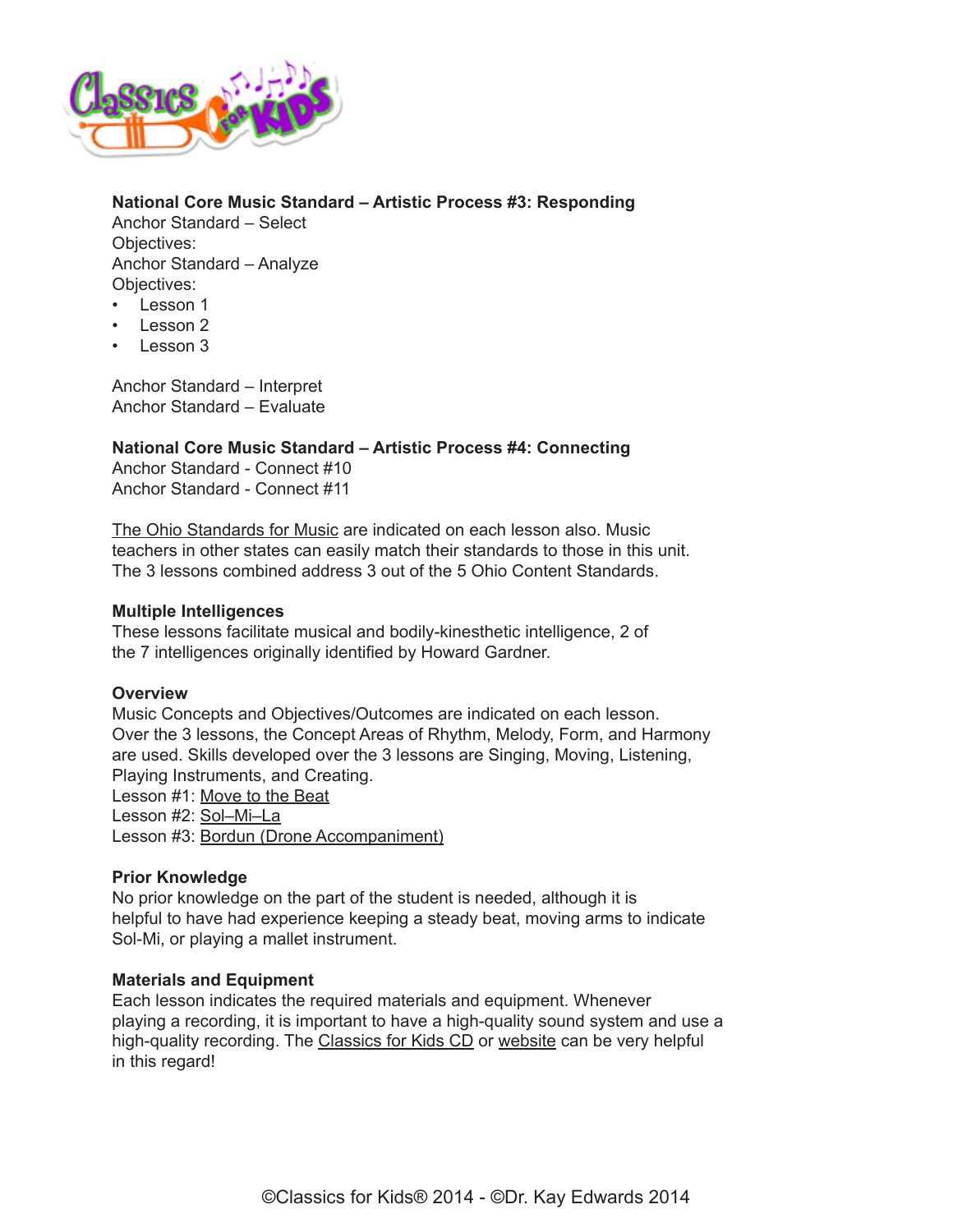

## **Instructional Plans (Lesson Plans)**

Each lesson plan has been designed specifically for the grade K-2 age group, although music teachers may have to adapt portions of each plan. The plans have been "teacher-tested" and are easy-to-follow, set up in a format similar to many music series textbooks. Step-by-step guidelines are given under the "Sequence" portion of each lesson.

#### **Supplementary Materials**

Some lessons include a listening map. By clicking on the highlighted, underlined link at that point of the lesson plan you can read the handout with Adobe Acrobat Reader and print it out for use in your classroom. You may wish to make an overhead transparency in addition to student copies.

#### **Assessment/Evaluation**

Assessment strategies are included with each lesson. For grades K-2, simple rubrics tied to the specific objective/outcome of each lesson are sometimes included. Teachers may find it helpful to collect assessment on individual students over longer periods of time, assessing perhaps 8 students during each class, or whatever is practical to maximize instructional time for children to be actively involved.

#### **Extensions**

Each lesson includes strategies for extending the lesson either that same day or on a separate day. Teachers may devise their own lesson extensions as they take advantage of "the teachable moments" that occur in their classrooms!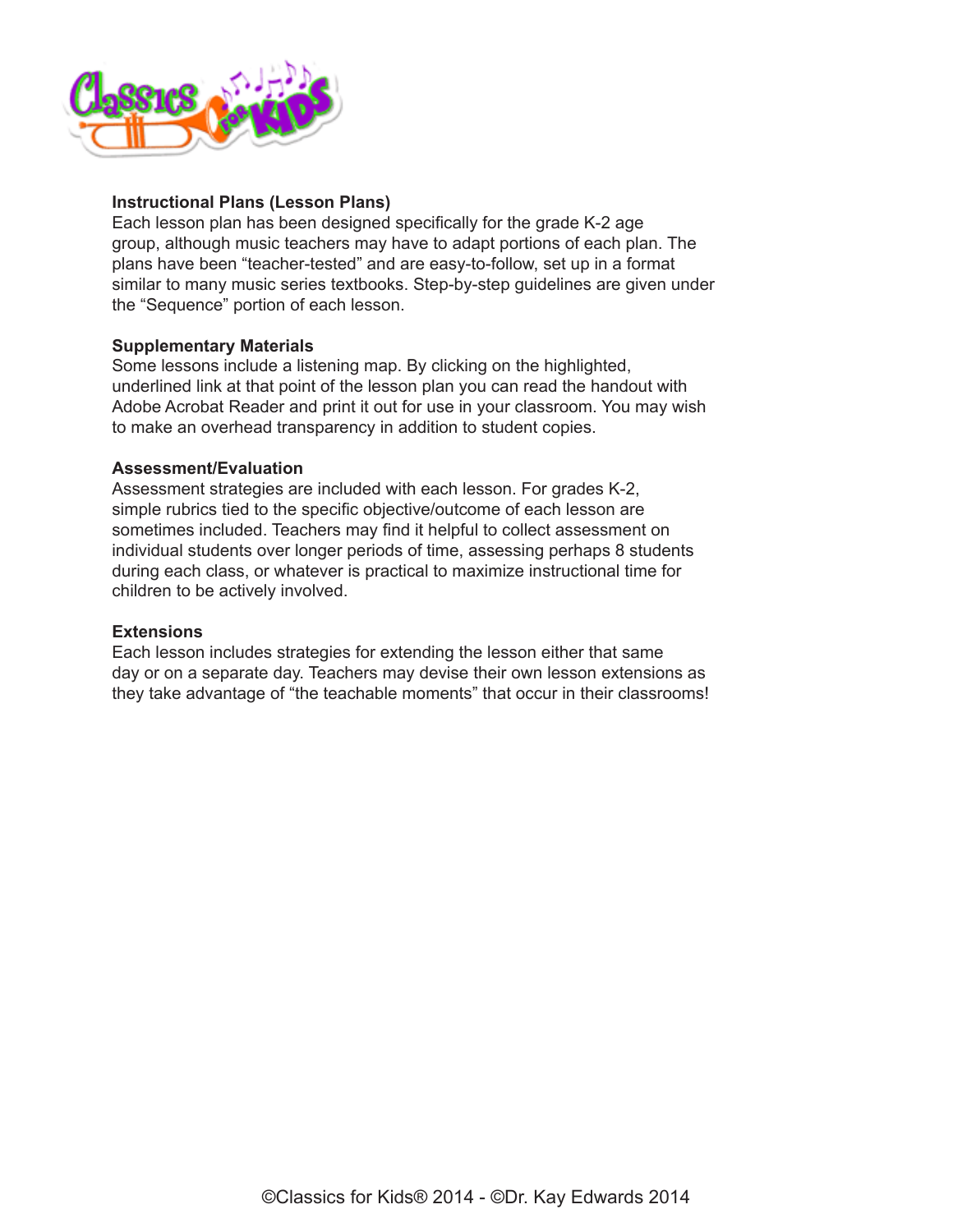

## **Lesson Plan #1: Move to the Beat**

#### **Standards**

## **National Core Music Standard – Artistic Process #1: Creating**

Anchor Standard – Imagine

Objectives:

- MU:Cr1.1.Ka With guidance, explore and experience music concepts (such as beat and melodic contour).
- MU:Cr1.1.1a With limited guidance, create musical ideas (such as answering a musical question) for a specific purpose. (extension)
- MU:Cr1.1.2a Improvise rhythmic and melodic patterns and musical ideas for a specific purpose. (extension)

Anchor Standard - Plan and Make Anchor Standard - Evaluate and Refine Anchor Standard - Present

## **National Core Music Standard – Artistic Process #2: Performing**

Anchor Standard – Select Anchor Standard – Analyze Objectives:

- MU:Pr4.2.Ka With guidance, explore and demonstrate awareness of music contrasts (such as high/low, loud/soft, same/different) in a variety of music selected for performance.
- MU:Pr4.2.1a With limited guidance, demonstrate knowledge of music concepts (such as beat and melodic contour) in music from a variety of cultures selected for performance.
- MU:Pr4.2.1b When analyzing selected music, read and perform rhythmic patterns using iconic or standard notation.
- MU:Pr4.2.2b When analyzing selected music, read and perform rhythmic and melodic patterns using iconic or standard notation.

Anchor Standard – Interpret Anchor Standard - Rehearse, Evaluate, and Refine Anchor Standard – Present Objectives:

- MU:Pr6.1.Kb Perform appropriately for the audience.
- MU:Pr6.1.1b Perform appropriately for the audience and purpose.
- MU:Pr6.1.2b Perform appropriately for the audience and purpose.

#### **National Core Music Standard – Artistic Process #3: Responding**

Anchor Standard – Select Anchor Standard – Analyze Objectives:

• MU:Re7.2.Ka With guidance, demonstrate how a specific music concept (such as beat or melodic direction) is used in music.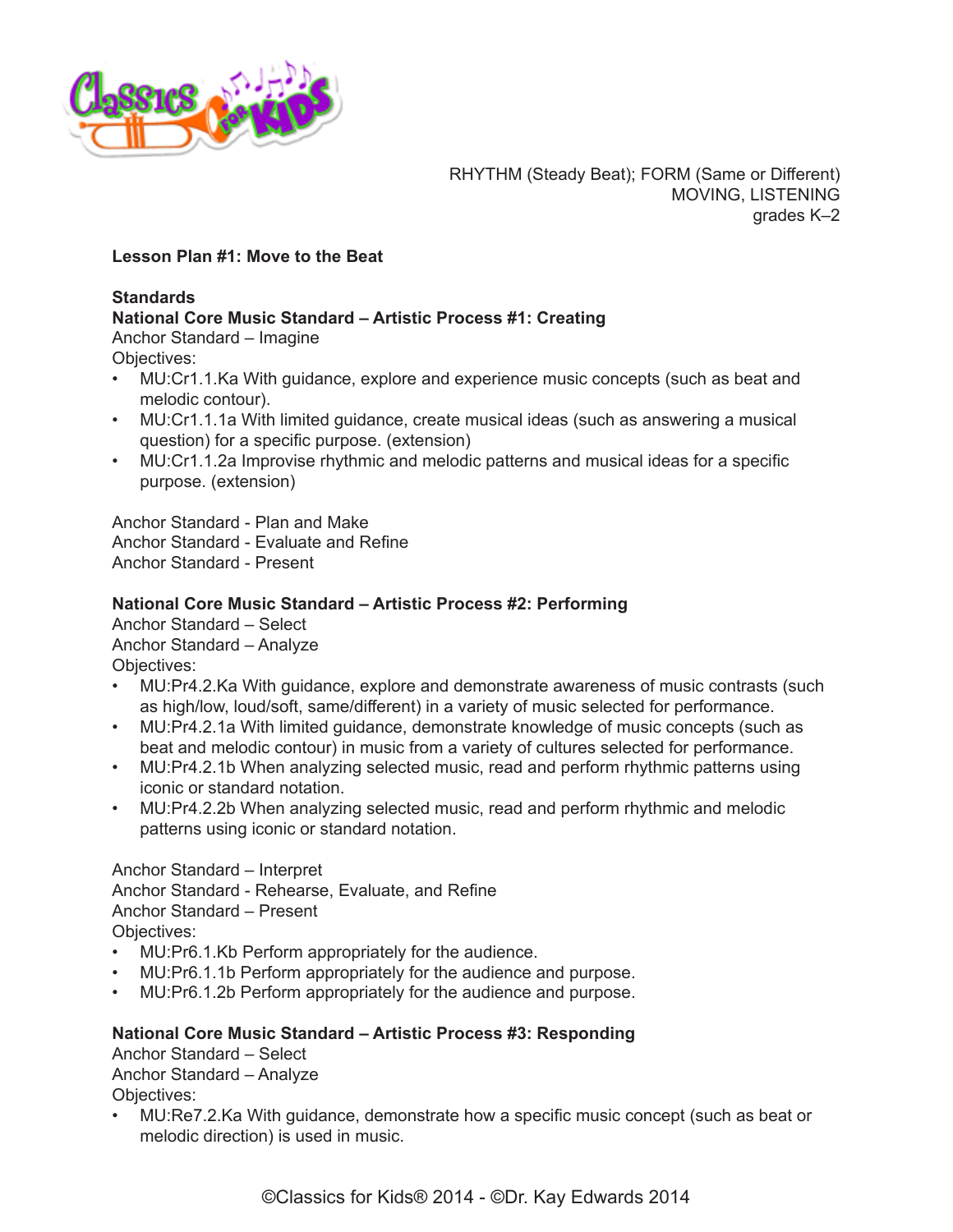

- MU:Re7.2.1a With limited guidance, demonstrate and identify how specific music concepts (such as beat or pitch) are used in various styles of music for a purpose.
- MU:Re7.2.2a Describe how specific music concepts are used to support a specific purpose in music.

Anchor Standard – Interpret Anchor Standard – Evaluate

## **National Core Music Standard – Artistic Process #4: Connecting**

Anchor Standard - Connect #10 Anchor Standard - Connect #11

## **Ohio Standards:**

- Analyzing and responding. (Demonstrate/identify contrasting elements of music.)
- Historical, Cultural and Social Contexts. (Sing, listen, and move to music from various historical periods.)

**Multiple Intelligences:** Musical, Bodily-Kinesthetic

**Concept:** Music can have a steady beat. Music can have sections that are the same or different from one another; we can use the same movement for sections that are the same.

**Objective/Outcome:** Students will use body motions to the beat, using the same motion for each "A" section as they listen to recorded music.

## **Materials:**

- recording of "Viennese Musical Clock" from the Háry János Suite by Zoltán Kodály (available on the [Classics for Kids CD](https://www.classicsforkids.com/more/cfk_cd.html) or the [Classics for Kids website](https://www.classicsforkids.com/music/hearthemusic.php?id=34))
- [tapping page](https://www.classicsforkids.com/downloads/kodaly/KodalyClocksK-2TappingPage.pdf) for section A of "Viennese Musical Clock" for K-2
- ["Tick-tock/Cuckoo" song](https://www.classicsforkids.com/downloads/kodaly/TickTockCuckoo.pdf) (for Extension)

#### **Sequence:**

1. Begin by stating that you have some special music to play for the class today. The music is about a certain object...can they guess what it is? Give clues to lead them to guess what the object is (a clock).

2. Ask questions such as, "What do we depend on clocks to do?" (keep good time). If possible, bring a wind-up clock so that the steady ticking can be heard.

3. Invite the children to listen for the steady beat of the music, similar to the steady ticking of a clock.

4. "Do what I do." As you play the recording, make the same motion that the children will follow each time they hear the "A" section. Choose a motion done with both hands on both sides of the body, such as gently tapping your shoulders. Choose contrasting motions for each different section, such as tapping your head for the "B" section, tapping your waist for section C, and gently tapping your ears for D. (Note to teacher: Some "A" sections use different instrumentation. The overall form is: Introduction–A–B–A–C–A–D–A–Coda.)

Times for each section using Classics for Kids CD or website; may vary slightly on different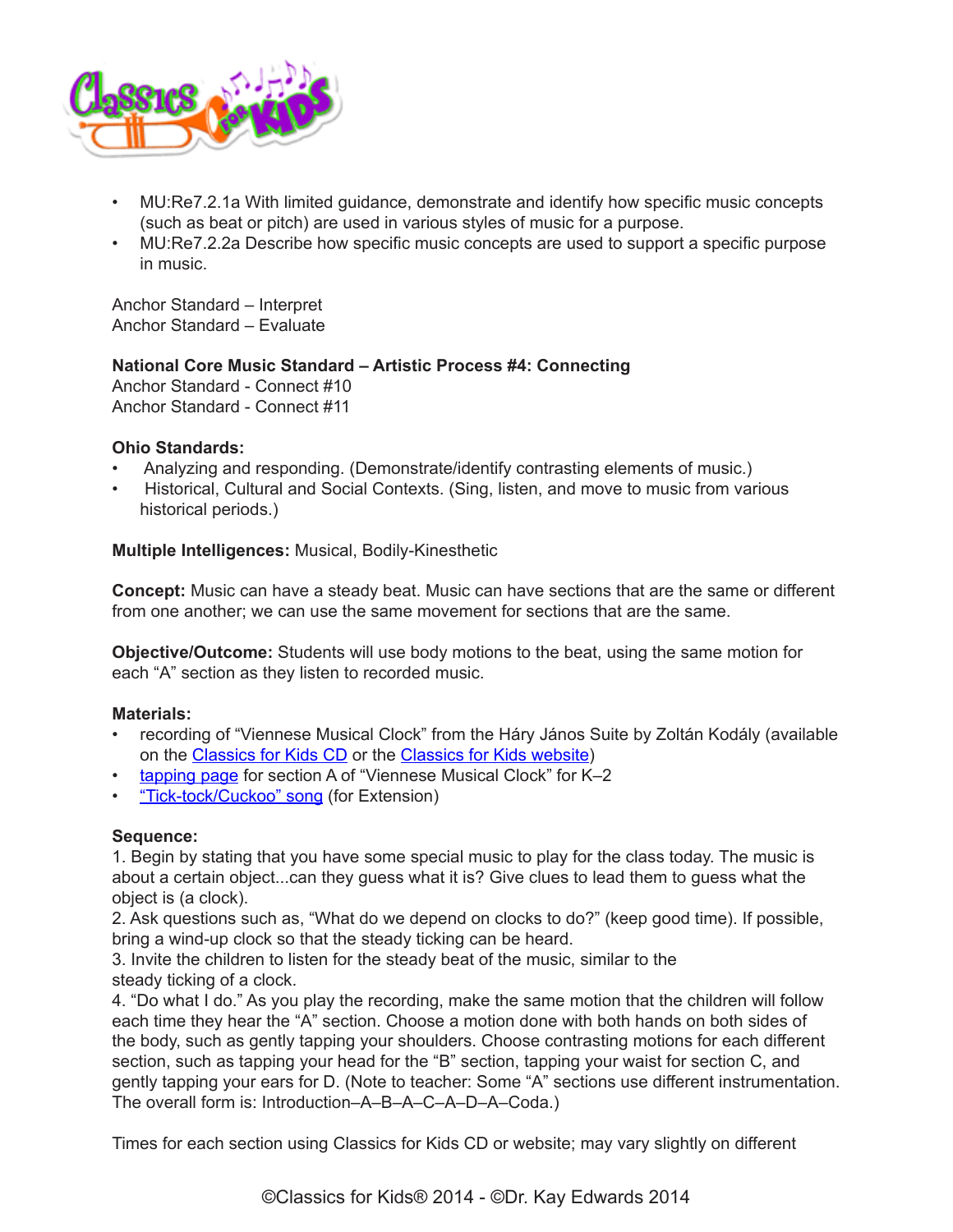

recordings.

Introduction: 0:01-08  $A$  0:09-24 B 0:24-38  $A$  0:38-53 C 0:53-1:11 A 1:11-1:26 D 1:26-1:41 A 1:41-1:55 Coda: 1:55-2:03

5. Repeat, using children's ideas for A, B, and C; everyone can make up their own motion for D and a "big ending" for the Coda. See if the class can do motions without your help as you assess (see below).

 6. Use locomotor movement for each A section to emphasize the beat and form. Form a large circle like a "clock face" and walk clockwise for each A section; stand in place facing in to the center and do a different motion for each different section.

7. Tell the class that this piece is entitled "Viennese Musical Clock." (Have them repeat the title.) 8. Display the tapping page for section A that features 8 clocks in a row and demonstrate how to tap on each clock with the beat of the music. Have children tap on their own copy of the tapping page or, they could tap in the air while looking at the copy on the overhead projector. Tap on body parts while sitting for B, C, and D (for instance, tap head for B, ears for C, and shoulders for D). See if the class can use the tapping page for each "A" section without your help as you assess (see below).

## **Closure/Questions:**

What part of music did we move to today? (the steady beat) Why did we move the same way for some sections of the music? (because they were the same, or nearly the same) Review the concepts stated above in this lesson plan. Can you remember the title of the piece of music?

#### **Assessment/Evaluation:**

Check for beat competency and identification/demonstration of same and different sections. You may wish to use a rubric such as \_\_\_\_\_\_ (student's name) can do "all or most of the time," "some of the time," or "not yet." You may wish to videotape the lesson and review it later for this purpose.

#### **Extensions:**

1. In small groups, have children create a way to show the beat of the A Section while the teacher leads motions for B, C, and D (second grade). 2. Sing a song about a clock such as "Tick-tock/Cuckoo," or listen to another recording that features a clock such as "The Syncopated Clock" by Leroy Anderson or Symphony No. 101 "Clock Symphony" by Haydn.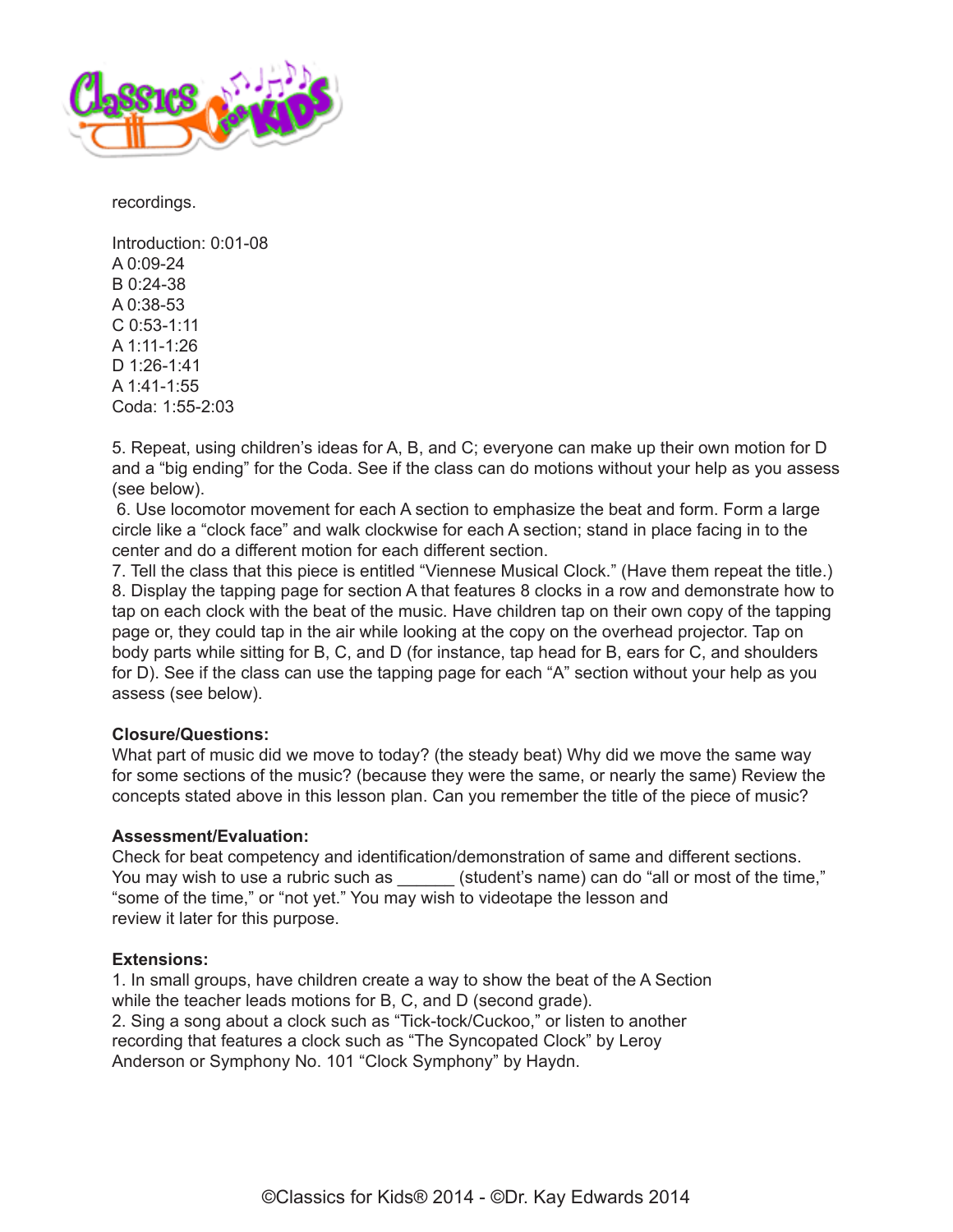

MELODY/PITCH (Sol-Mi-La) SINGING, CREATING grades K–2

#### **Lesson Plan #2: So(l)\*-Mi-La**

\*Note: Some teachers prefer to use "So" instead of "Sol" for the open vowel.

## **Standards**

## **National Core Music Standard – Artistic Process #1: Creating**

Anchor Standard – Imagine

Objectives:

- MU:Cr1.1.Kb With guidance, generate musical ideas (such as movements or motives).
- MU:Cr1.1b With limited guidance, generate musical ideas in multiple tonalities (such as major and minor) and meters (such as duple and triple).
- MU:Cr1.1.2b Generate musical patterns and ideas within the context of a given tonality (such as major and minor) and meter (such as duple and triple).

# Anchor Standard - Plan and Make

Objectives:

- MU:Cr2.1.1b With limited guidance, use iconic or standard notation and/or recording technology to document and organize personal musical ideas. (extension)
- MU:Cr2.1.2b Use iconic or standard notation and/or recording technology to combine, sequence, and document personal musical ideas. (extension)

Anchor Standard - Evaluate and Refine Anchor Standard - Present

## **National Core Music Standard – Artistic Process #2: Performing**

Anchor Standard – Select Anchor Standard – Analyze Objectives:

- MU:Pr4.2.Ka With guidance, explore and demonstrate awareness of music contrasts (such as high/low, loud/soft, same/different) in a variety of music selected for performance.---Note that this objective would only really work if you did so mi/high low with the kinders and didn't use la with them (which is what most music teachers do at that age.
- MU:Pr4.2.1a With limited guidance, demonstrate knowledge of music concepts (such as beat and melodic contour) in music from a variety of cultures selected for performance.
- MU:Pr4.2.2a Demonstrate knowledge of music concepts (such as tonality and meter) in music from a variety of cultures selected for performance.
- MU:Pr4.2.2b When analyzing selected music, read and perform rhythmic and melodic patterns using iconic or standard notation. (extension)
- MU:Pr4.2.3b When analyzing selected music, read and perform rhythmic patterns and melodic phrases using iconic and standard notation. (extension)

Anchor Standard – Interpret Anchor Standard - Rehearse, Evaluate, and Refine Anchor Standard – Present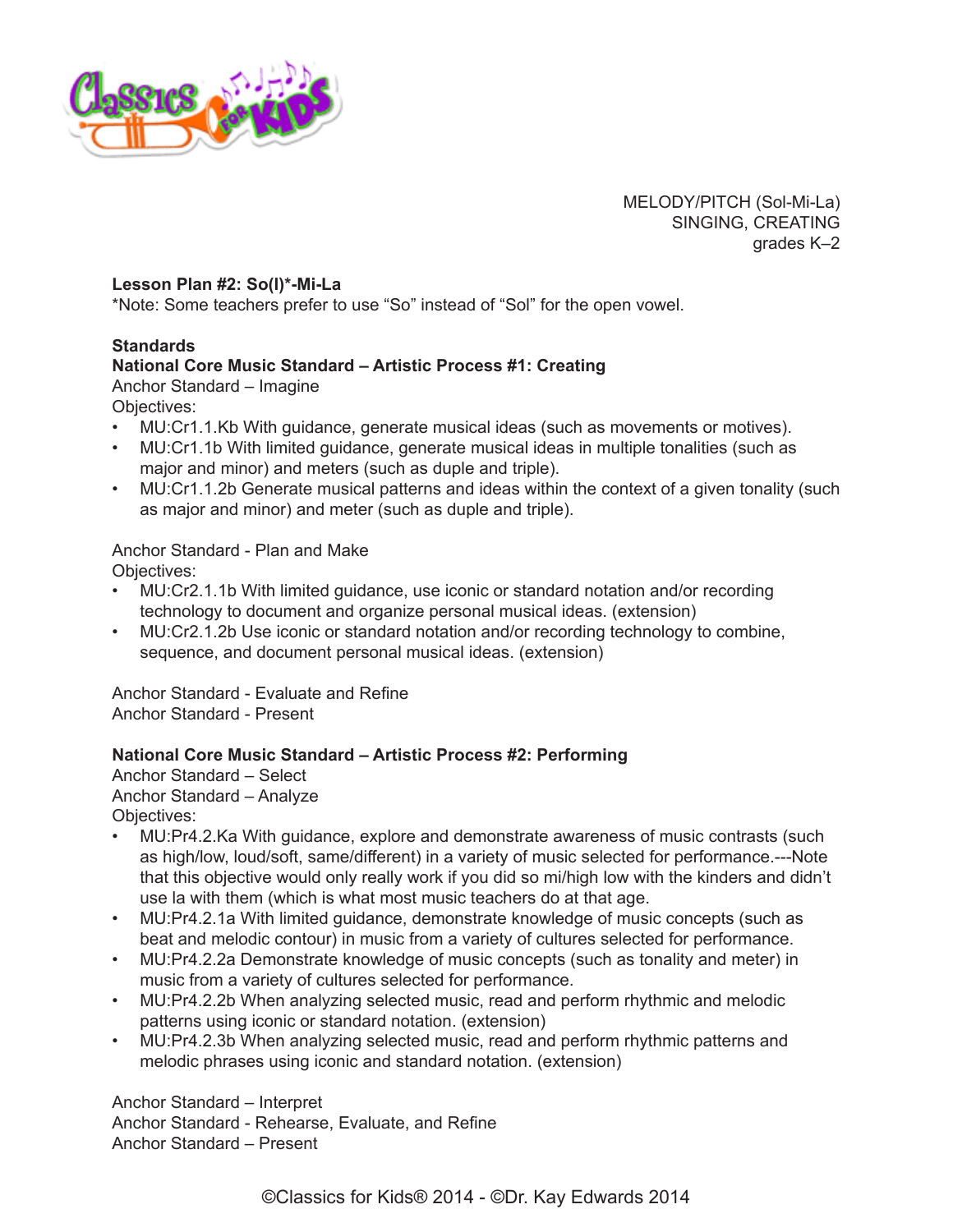

## **National Core Music Standard – Artistic Process #3: Responding**

Anchor Standard – Select Anchor Standard – Analyze Objectives:

- MU:Re7.2.Ka With guidance, demonstrate how a specific music concept (such as beat or melodic direction) is used in music. ---You do mention them reviewing the beat mvt from the previous lesson
- MU:Re7.2.1a With limited guidance, demonstrate and identify how specific music concepts (such as beat or pitch) are used in various styles of music for a purpose.
- MU:Re7.2.2a Describe how specific music concepts are used to support a specific purpose in music.

Anchor Standard – Interpret Anchor Standard – Evaluate

## **National Core Music Standard – Artistic Process #4: Connecting**

Anchor Standard - Connect #10 Anchor Standard - Connect #11

**Ohio Standards:** • Creative Expression and Communication. (Sing a varied repertoire; use head voice; improvise and compose simple melodic phrases.) (Read, write, and perform Sol-Mi-La melodies on treble staff – if Lesson Extension #3 is used.)

**Multiple Intelligences:** Musical, Bodily-Kinesthetic

**Concept:** Music can have a melody consisting of only two pitches, or only three pitches.

**Objective/Outcome:** Students will use Curwen hand signs for Sol, Mi, and La while singing and will create their own improvised melodies using these pitches (and notate their melodies on treble staff if Extension #3 of this lesson is used).

## **Materials:**

- [recording of "Viennese Musical Clock" from the Háry János](http://classicsforkids.com/music/hearthemusic.php?id=34)
- [Suite by Zoltán Kodály](http://classicsforkids.com/music/hearthemusic.php?id=34)
- [Curwen hand sign chart](http://www.classicsforkids.com/downloads/kodaly/KodalyHandSigns.pdf)
- ["Tick-tock/Cuckoo"](https://www.classicsforkids.com/downloads/kodaly/TickTockCuckoo.pdf) (traditional song)
- ["One, Two, Tie My Shoe"](https://www.classicsforkids.com/downloads/kodaly/RainRainOneTwo.pdf) (traditional song)
- **["Rain, Rain, Go Away"](https://www.classicsforkids.com/downloads/kodaly/RainRainOneTwo.pdf)** (traditional song)
- "Hickory Dickory Dock" (traditional poem)
- 11X14 paper and construction paper ovals (optional)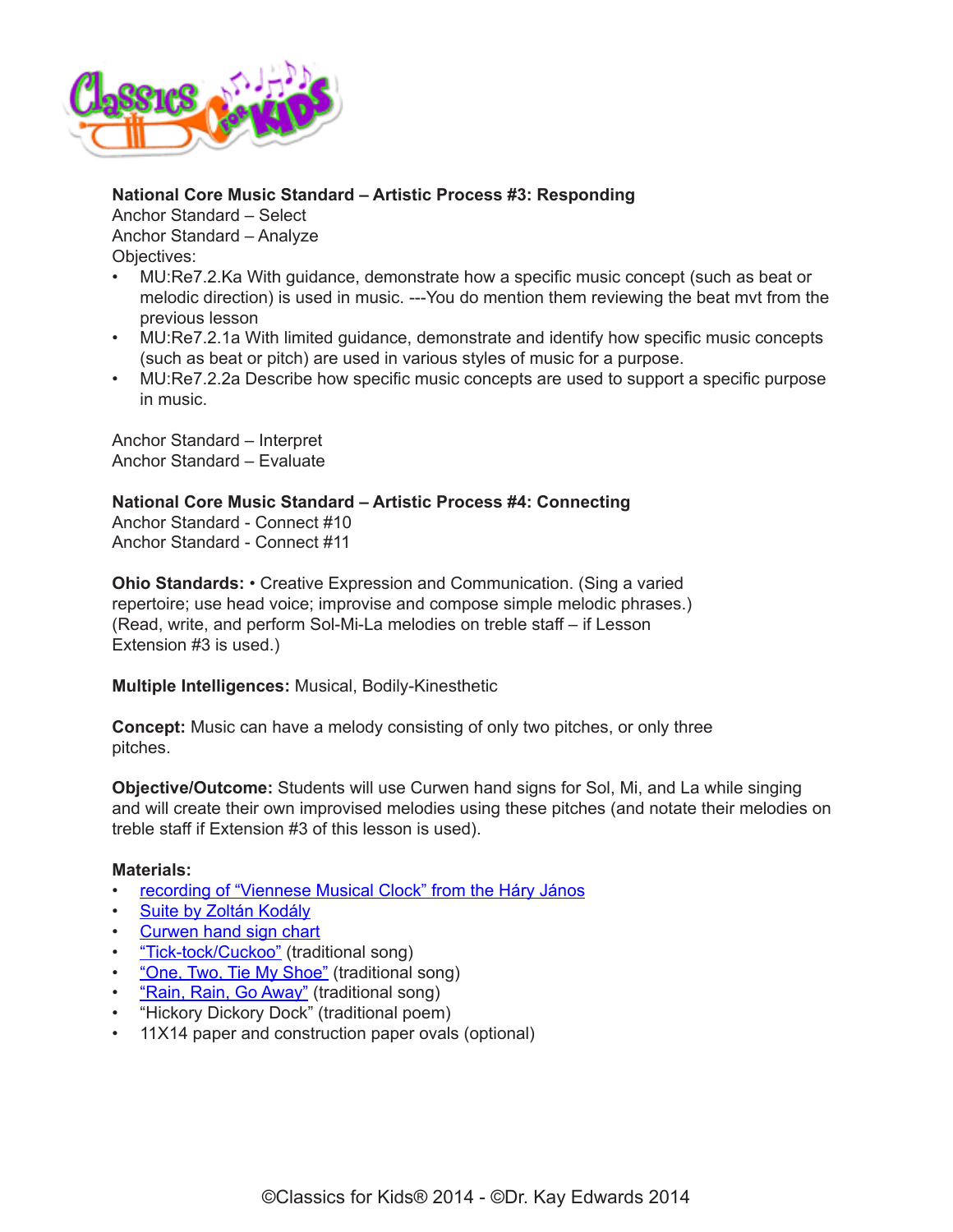

## **Sequence:**

1. Give instruction: "Be my echo." Sing "Yoo-hoo" as a descending minor third beginning on various pitches (G-E, C-A, etc.).

2. Ask students how may different pitches there were. (2) Which one was higher, "Yoo" or "hoo"? ("Yoo)

3. Tell students that we can show that one pitch is higher and one is lower by using our bodies. Are the two sounds very far apart? (No.) Then our movements will need to be fairly close together, too.

4. "Do what I do." Show the students that can use their bodies to show the higher note by touching their shoulders ( for "Yoo") and the lower note by touching their waist (for "hoo"). [Or, if you prefer, use chest and hips.]

 5. Have the class follow you as you improvise a Sol-Mi song. Instead of "Yoohoo," you can use "Tick-tock" to correlate with a lesson using "Viennese Musical Clock" by Zoltán Kodály.

6. Teach the song "Tick-tock/Cuckoo" by rote using shoulders-waist for the SoMi pitches. You may also wish to have children sing "Sol-Mi," or to review these pitches.

7. Allow volunteers to lead the class in improvised Sol-Mi songs using "TickTock," "Yoo-hoo," or "Sol-Mi."

8. Sing a familiar song such as "One, Two, Tie My Shoe," beginning on shoulders and moving to the waist to fit the melody. 9. Show the Curwen hand signs for Sol and Mi. Explain that with "Sol," it is like you are looking at the wall of your "house" and that "Mi" is like the floor.

10. Add the solfege syllable "la," holding your hand above "sol". For touching the body, students can touch their head if you are using shoulders for "sol" and waist for "mi." You might use the shoulders for "la" if you are using check for "sol" and hips for "mi."

11. Improvise Sol-Mi-La songs using solfege or "tick-tock-tack" to correlate to Kodály's "Viennese Musical Clock." Invite the children to lead the class in improvised songs (or, for a whole-body movement break, play recording of the "Viennese Musical Clock" and move to the beat of the music.)

12. Sing a familiar Sol-Mi-La song such as "Rain, Rain, Go Away" using the Curwen hand signs. 13. Review the poem "Hickory Dickory Dock," then turn a poem into a song by using Sol-Mi-La with the words of the poem. This poem involves a clock, again correlating to the "Viennese Musical Clock."

## **Hickory dickory dock, The mouse ran up the clock. The clock struck one, the mouse ran down, Hickory dickory dock.**

## **Closure/Questions:**

How many pitches did we use today? (2, 3) How did we show the way the melody went back and forth between the two pitches, or the three pitches? (body movements, hand signs) What special syllables do we use for these pitches? (Sol-Mi-La, or our "tick-tock-tack" syllables today)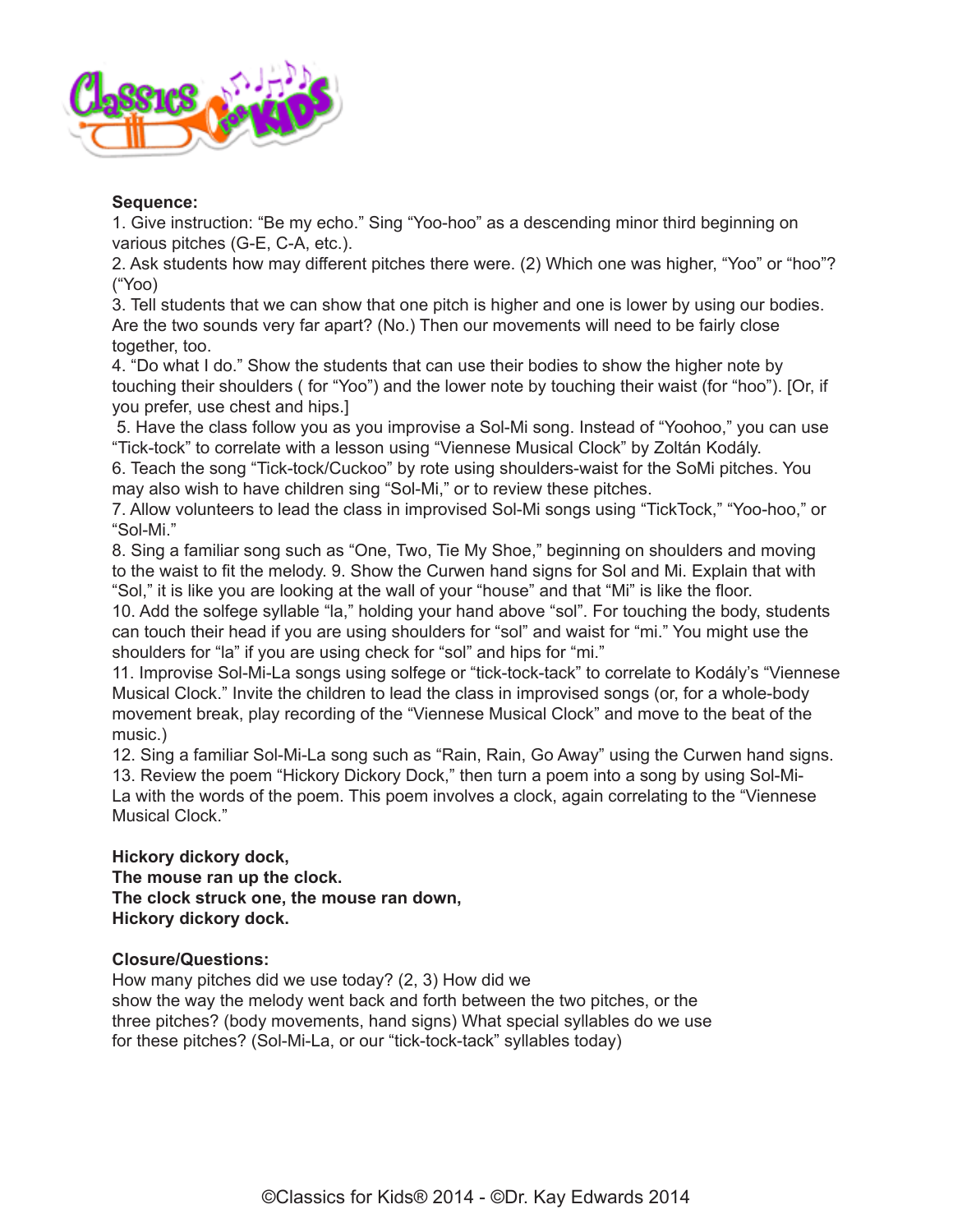

**Assessment/Evaluation:** Check for understanding and demonstration of body movements/ hand signs. Listen for pitch accuracy. Take notes regarding those students who volunteered to lead songs and whether they performed with accuracy. You may wish to use "all or most of the time," "some of the time," and "not yet" as rubrics.

## **Extensions:**

1. Add resonator bells (tone bells) for Sol-Mi, and Sol-Mi-La using G, E, and A or other tonal centers. Use these syllables to turn more poems into songs (such as "Jack Be Nimble" or others).

2. Use puppets to have sung conversations with children in the class.

3. National Std. #4: Composing and arranging music within specified guidelines. For first or second grade, write a 2- or 3-line staff on 11x14 paper; use checkers, felt ovals, or construction paper ovals for notes to create Sol-Mi-La songs (on 2 adjacent lines with the space above or on 2 adjacent spaces with the line above). Provide a "Sol-Mi-La Composition Set" for each child Sing the compositions.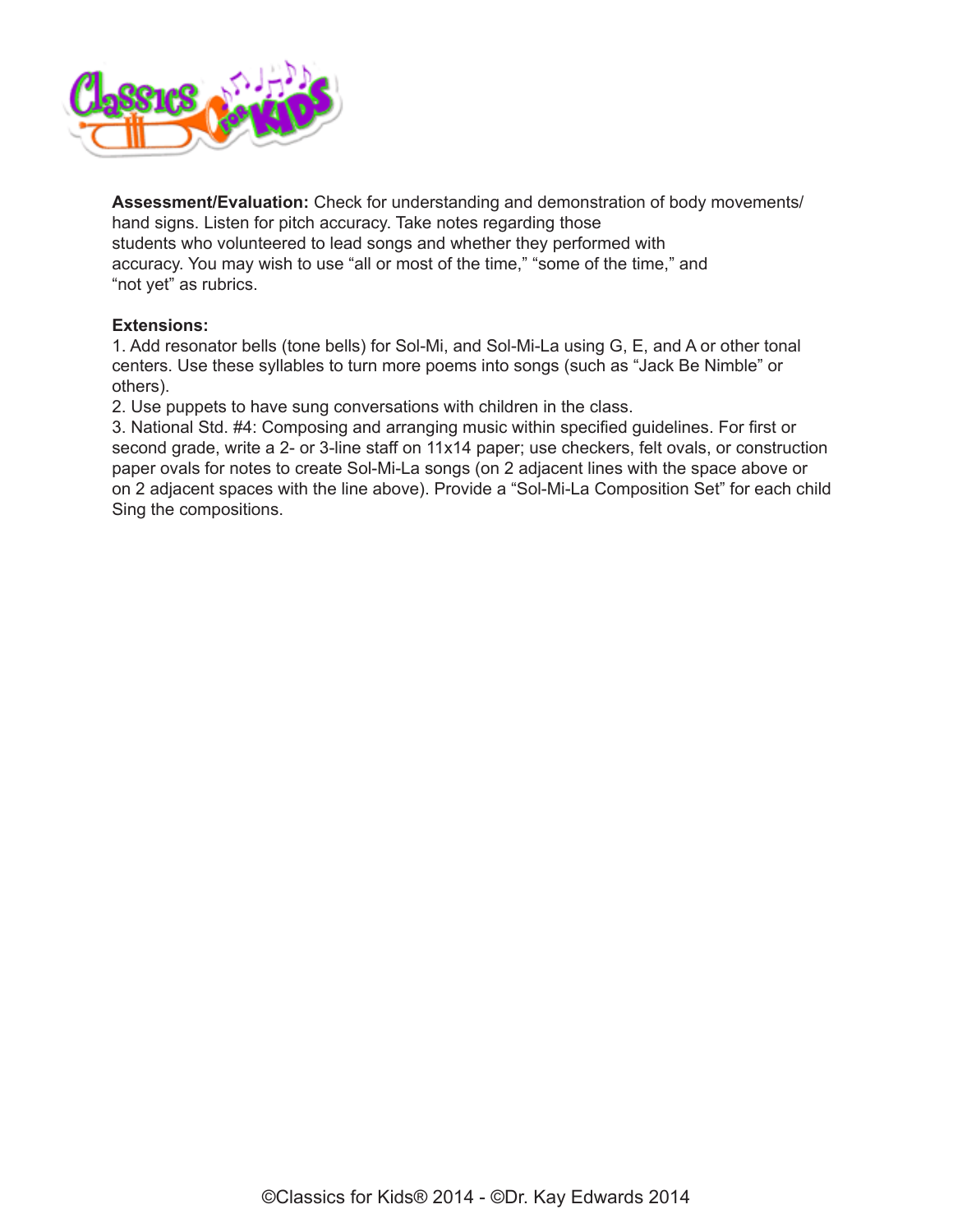

## **Lesson Plan #3: Bordun (Drone Accompaniment)**

## **Standards**

## **National Core Music Standard – Artistic Process #1: Creating**

Anchor Standard – Imagine

Objectives:

- MU:Cr1.1.Ka With guidance, explore and experience music concepts (such as beat and melodic contour).
- MU:Cr1.1.1a With limited guidance, create musical ideas (such as answering a musical question) for a specific purpose
- MU:Cr1.1.2a Improvise rhythmic and melodic patterns and musical ideas for a specific purpose.
- MU:Cr1.1.Kb With guidance, generate musical ideas (such as movements or motives)

Anchor Standard - Plan and Make Anchor Standard - Evaluate and Refine Anchor Standard - Present

#### **National Core Music Standard – Artistic Process #2: Performing**

Anchor Standard – Select Anchor Standard – Analyze Objectives:

• MU:Pr4.2.1a With limited guidance, demonstrate knowledge of music concepts (such as beat and melodic contour) in music from a variety of cultures selected for performance.

Anchor Standard – Interpret Anchor Standard - Rehearse, Evaluate, and Refine Anchor Standard – Present Objectives:

- MU:Pr6.1.Kb Perform appropriately for the audience.
- MU:Pr6.1.1b Perform appropriately for the audience and purpose.
- MU:Pr6.1.2b Perform appropriately for the audience and purpose.

#### **National Core Music Standard – Artistic Process #3: Responding**

Anchor Standard – Select Anchor Standard – Analyze Objectives:

- MU:Re7.2.Ka With guidance, demonstrate how a specific music concept (such as beat or melodic direction) is used in music.
- MU:Re7.2.1a With limited guidance, demonstrate and identify how specific music concepts (such as beat or pitch) are used in various styles of music for a purpose.

Anchor Standard – Interpret Anchor Standard – Evaluate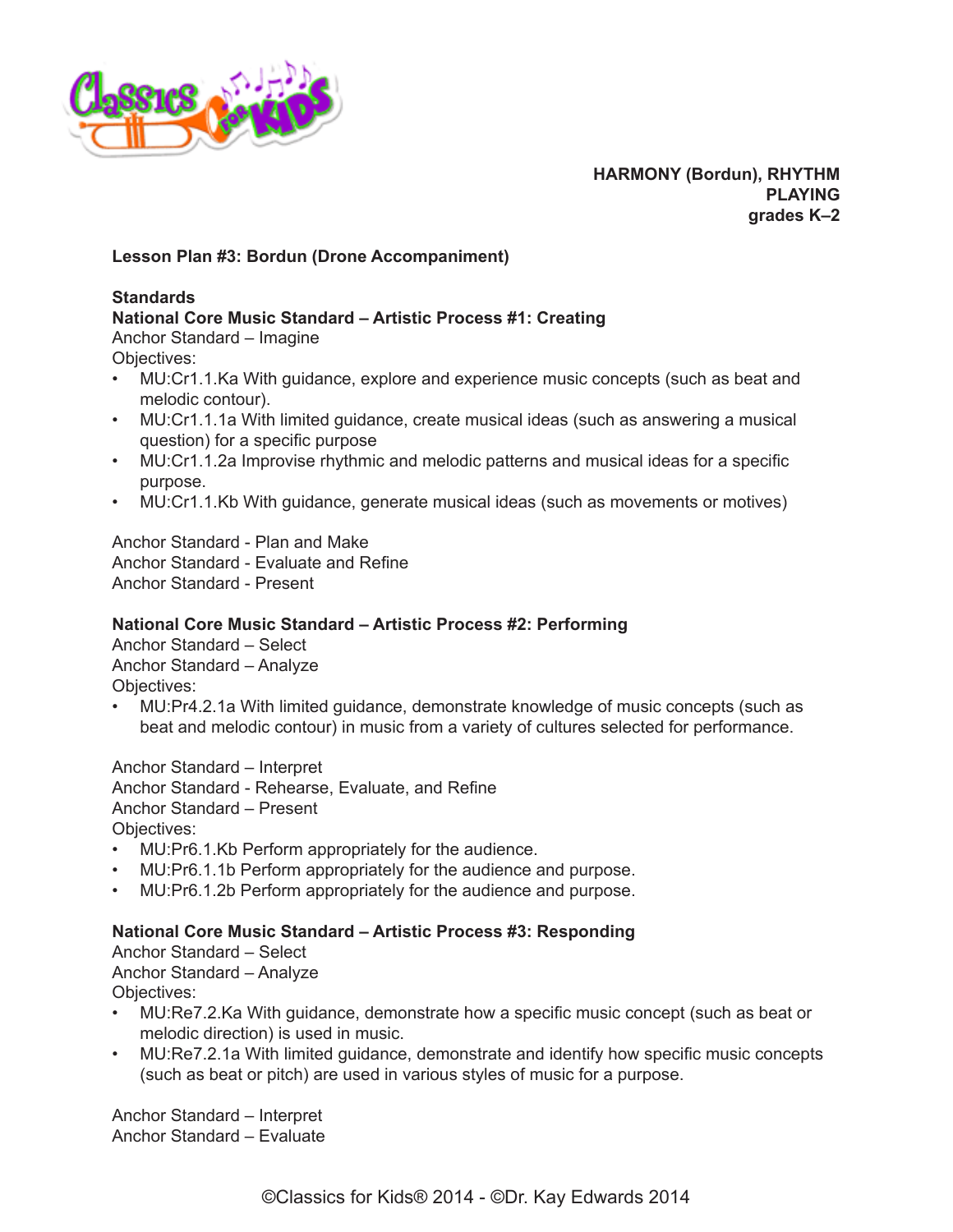

## **National Core Music Standard – Artistic Process #4: Connecting**

Anchor Standard - Connect #10 Anchor Standard - Connect #11

## **Ohio Standards:**

Creative Expression and Communication. (Play a variety of classroom instruments with proper technique; improvise simple rhythmic phrases.)

**Multiple Intelligences:** Musical, Bodily-Kinesthetic

**Concept:** Music can have an accompaniment.

**Objective/Outcome:** Students will play a bordun (open fifth "drone") as an accompaniment, first using a steady beat, then improvising rhythmically.

## **Materials:**

- recording of "Viennese Musical Clock" from the Háry János
- sets of resonator bells (tone bells) and/or chromatic bells for Eb and Bb [if using chromatic bells, place "stickies" on these two bars]
- 2 soft rubber mallets each
- ["Tick-tock/Cuckoo" song](https://www.classicsforkids.com/downloads/kodaly/TickTockCuckoo.pdf) (for Extension)
- ["One, Two, Tie My Shoe" song](https://www.classicsforkids.com/downloads/kodaly/RainRainOneTwo.pdf) (for Extension)
- "Rain, Rain, Go Away" song (for Extension)

#### **Sequence:**

1. Tell students that today is special because they will get to play instruments later in the lesson. 2. Listen to the recording of "Viennese Musical Clock" and pat the beat gently on your thighs with both hands simultaneously. Invite students to join in, doing so softly in order to hear the music. 3. Form lines behind each set of Eb-Bb bells that you have, with one set of mallets each. Review correct mallet technique (thumb and index fingers hold mallets with other fingers wrapped around; hands as if on handlebars of a bike, wrists loose, bounce off of bars); practice this in the air.

4. Show the students how to play the two bars simultaneously.

5. Play the recording of "Viennese Musical Clock" by Zoltán Kodály and have each student sitting in the front of the line play the bordun during the "A" section of the music. After each "A" section, the Player hands the mallets to the person sitting behind and then goes to the end of the line. The new Player gets ready to play when the "A" section returns. [Note to teacher: The complete form is Introduction–A–B–A–C–A–D–A–Coda; the last return of the A section (1:41- 1:55) changes key in the middle of the section, so you will need to have the bordun players stop at the key change.] Times for each section using Classics for Kids CD or website; may vary slightly with different recordings: